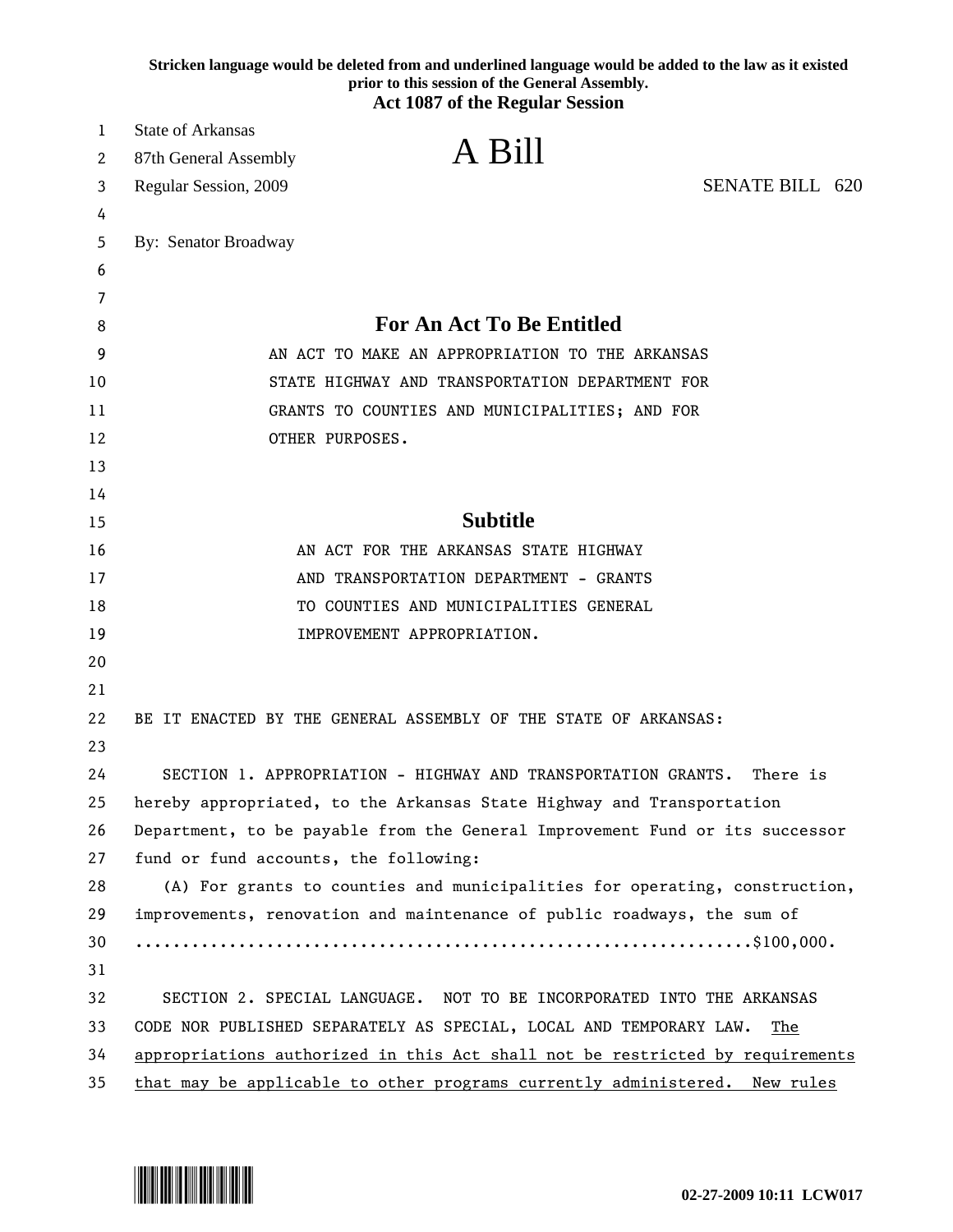- 1 and regulations may be adopted to carry out the intent of the General
- 

## 2 Assembly regarding the appropriations authorized in this Act.

3

4 SECTION 3. DISBURSEMENT CONTROLS. (A) No contract may be awarded nor 5 obligations otherwise incurred in relation to the project or projects 6 described herein in excess of the State Treasury funds actually available 7 therefor as provided by law. Provided, however, that institutions and 8 agencies listed herein shall have the authority to accept and use grants and 9 donations including Federal funds, and to use its unobligated cash income or 10 funds, or both available to it, for the purpose of supplementing the State 11 Treasury funds for financing the entire costs of the project or projects 12 enumerated herein. Provided further, that the appropriations and funds 13 otherwise provided by the General Assembly for Maintenance and General 14 Operations of the agency or institutions receiving appropriation herein shall 15 not be used for any of the purposes as appropriated in this act.

16 (B) The restrictions of any applicable provisions of the State Purchasing 17 Law, the General Accounting and Budgetary Procedures Law, the Revenue 18 Stabilization Law and any other applicable fiscal control laws of this State 19 and regulations promulgated by the Department of Finance and Administration, 20 as authorized by law, shall be strictly complied with in disbursement of any 21 funds provided by this act unless specifically provided otherwise by law. 22

23 SECTION 4. LEGISLATIVE INTENT. It is the intent of the General Assembly 24 that any funds disbursed under the authority of the appropriations contained 25 in this act shall be in compliance with the stated reasons for which this act 26 was adopted, as evidenced by the Agency Requests, Executive Recommendations 27 and Legislative Recommendations contained in the budget manuals prepared by 28 the Department of Finance and Administration, letters, or summarized oral 29 testimony in the official minutes of the Arkansas Legislative Council or 30 Joint Budget Committee which relate to its passage and adoption.

31

32 SECTION 5. EMERGENCY CLAUSE. It is found and determined by the General

33 Assembly, that the Constitution of the State of Arkansas prohibits the

34 appropriation of funds for more than a one (1) year period; that the

35 effectiveness of this Act on July 1, 2009 is essential to the operation of

36 the agency for which the appropriations in this Act are provided, and that in